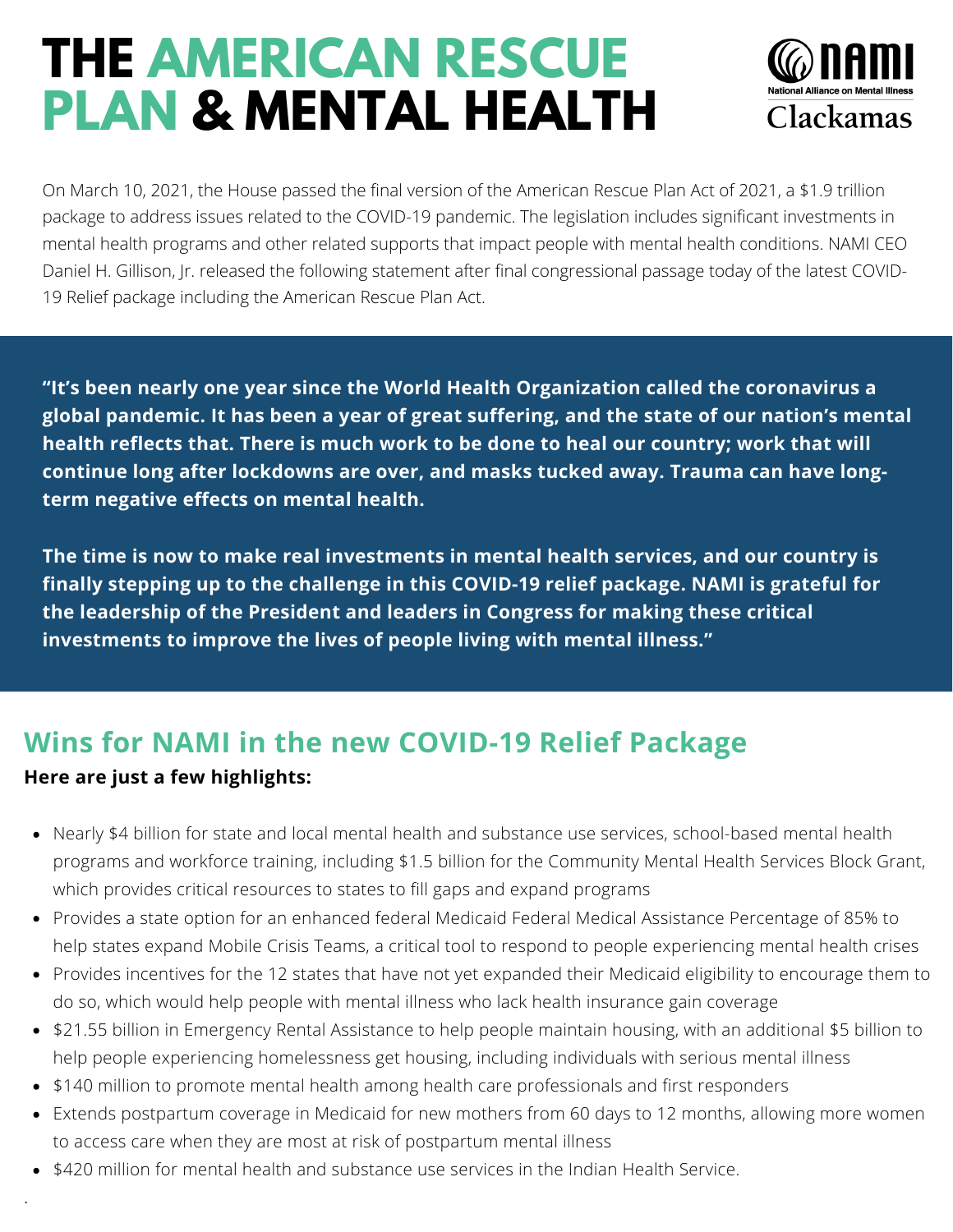

## **Detailed Overview: Provisions Impacting People with Mental Health Conditions**

#### **MENTAL HEALTH SERVICES**

#### **Provides \$3.88 billion, to be split among the Substance Abuse and Mental Health Services Administration (SAMHSA), the Health Resources and Services Administration (HRSA) and the Centers for Disease Control and Prevention (CDC), including:**

- \$1.5 billion for the Community Mental Health Services Block Grant, to be spent by Fiscal Year (FY) 2025 (SAMHSA)
- \$1.5 billion for the Substance Abuse Prevention and Treatment Block Grant, to be spent by FY 2025 (SAMHSA)
- \$80 million for mental health and substance use disorder training for health professionals, paraprofessionals and public safety officers for reducing and addressing suicide, burnout, and mental health (HRSA)
- \$20 million for a national education and awareness campaign directed at health care professionals and first responders on mental health and substance use (CDC)
- \$40 million for grants to health care provider associations and Federally Qualified Health Centers (FQHCs) to "establish, enhance, or expand" evidence-informed programs that promote mental health among their workforce (HRSA)
- \$420 million for Certified Community Behavioral Health Clinics (CCBHCs) Expansion Grant program (SAMHSA) Note: not all states have CCBHCs, and they may not be available statewide in states that have this program.
- \$100 million to support behavioral health workforce recruitment and training, including peer support specialists (HRSA)
- \$50 million in grants to support community-based mental health services (SAMHSA)
- \$30 million for Project AWARE to support school-based mental health for children (SAMHSA)
- \$20 million for youth suicide prevention programs (SAMHSA)
- \$10 million for the National Child Traumatic Stress Network (SAMHSA)
- \$80 million in grants to support pediatric mental health access (HRSA)

#### **HEALTHCARE**

- Expands subsidies for people who purchase insurance on the Affordable Care Act Marketplace, making it more affordable
- Fully cover COBRA insurance premiums for six months for individuals who lost employment or had their work hours reduced
- \$420 million for mental health and substance use services in the Indian Health Service

#### **HOUSING**

- Extends the eviction moratorium through September 30, 2021
- \$21.55 billion for Emergency Rental Assistance
- \$5 billion for emergency housing vouchers for people experiencing homelessness, including many with serious
- mental illness